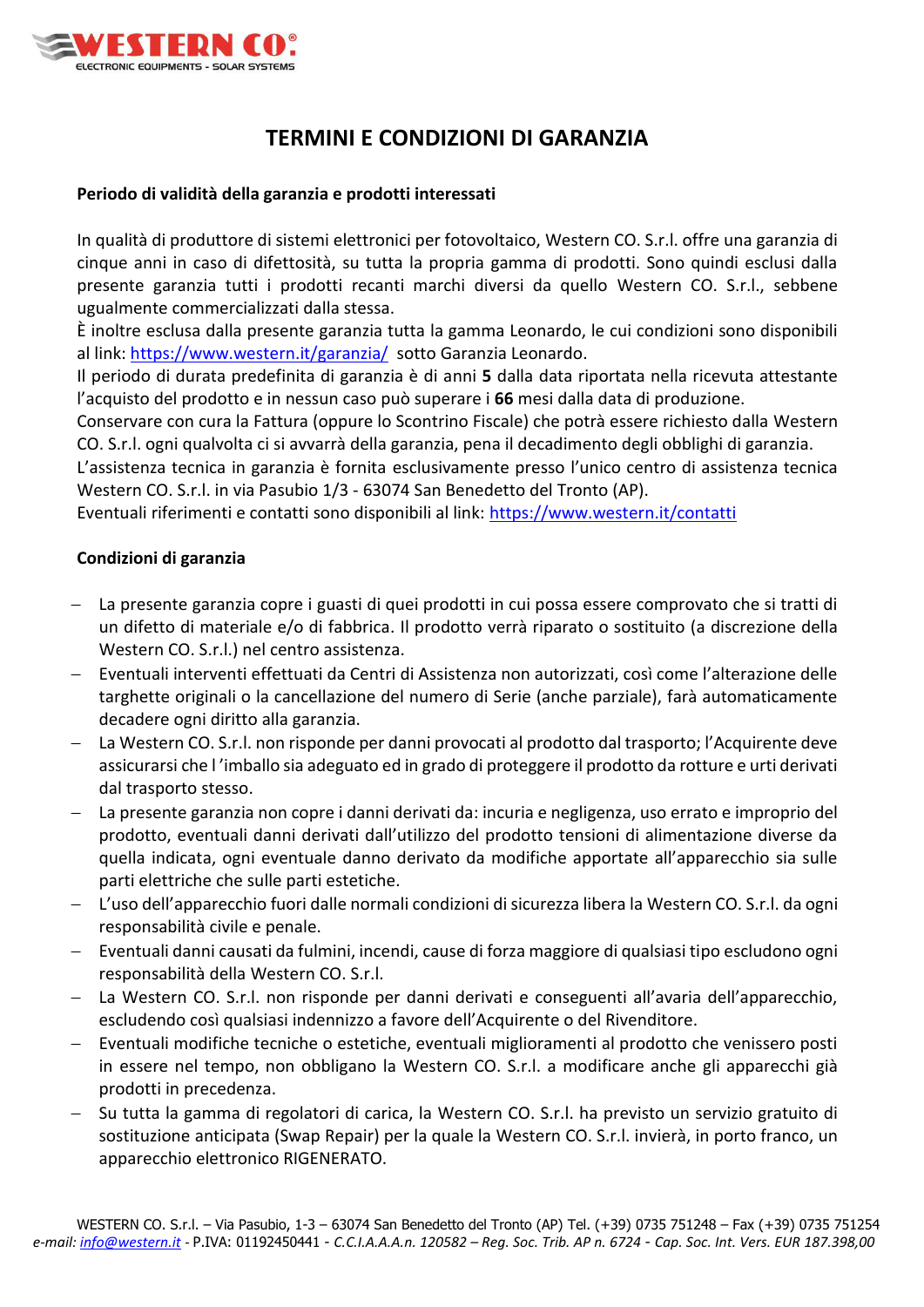

- − Il Cliente che usufruisce della sostituzione anticipata, si impegna a restituire alla Western CO. S.r.l. l'apparato difettoso entro 5gg lavorativi, salvo addebito di una penale pari al valore dello stesso. L'apparecchio ritenuto difettoso dal Cliente verrà esaminato dal centro assistenza Western CO. S.r.l. applicando le condizioni di garanzia sopra riportate.
- − In caso di sostituzione dell'apparecchio verrà assegnato il rimanente periodo di garanzia all'apparecchio rigenerato.
- − Allo scadere del periodo di garanzia (5 anni) o al decadimento di una delle cause che danno diritto alla garanzia stessa, gli interventi di assistenza avverranno con l'addebito dei costi sostenuti per le parti sostituite e dei costi di manodopera, previa comunicazione del preventivo per la riparazione.

### **Gestione assistenze in garanzia**

- − Il cliente bisognoso di assistenza può rivolgersi all'ufficio assistenza della Western CO. S.r.l. (nei contatti indicati al link: [https://www.western.it/contatti\)](https://www.western.it/contatti)
- L'apparecchio bisognoso di assistenza deve essere sempre consegnato o inviato in Porto Franco (a spese del Cliente), previa registrazione e apertura di un ticket di assistenza al link di supporto: [https://supporto.western.it.](https://supporto.western.it/)
- − Eventuali ritiri devono essere concordati con l'assistenza Western CO. S.r.l. e in nessun caso può essere effettuata una spedizione in porto assegnato non autorizzata.
- − Il materiale deve essere sempre accompagnato dal documento di reso disponibile alla pagina di supporto o scaricabile al link:<https://www.western.it/garanzia/>sotto Documento di reso.
- − Il materiale in garanzia verrà restituito al cliente entro 72 ore dalla data di ricezione presso il nostro magazzino.
- − Il metodo di risoluzione del reclamo è a esclusiva discrezione di Western CO. S.r.l..
- − In caso di apparecchio fuori garanzia la Western CO. S.r.l. emetterà un preventivo per la riparazione (se possibile) inviandolo via mail al Cliente.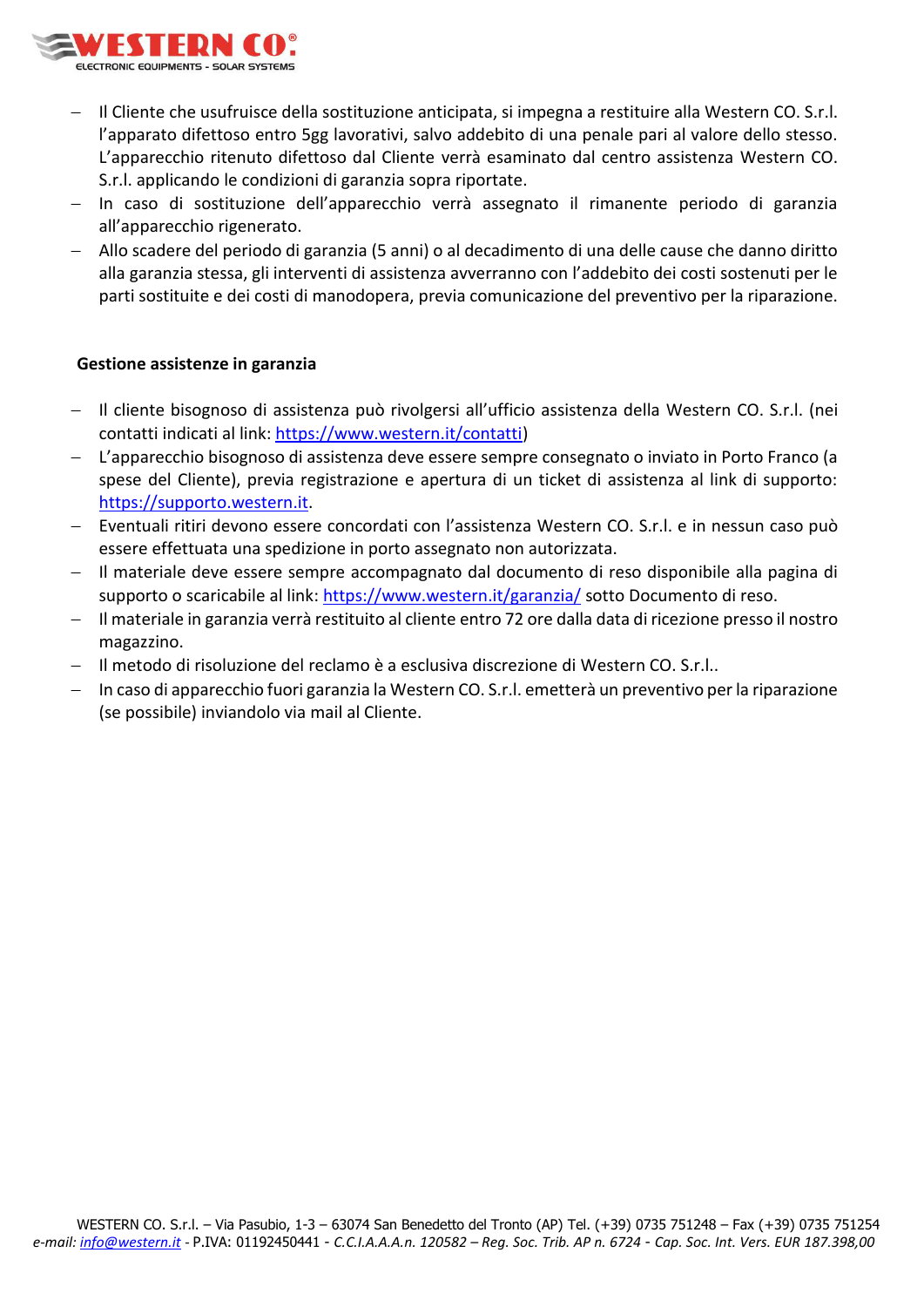

# **WARRANTY TERMS AND CONDITIONS**

### **Period of validity of the warranty and affected products**

As a manufacturer of photovoltaic electronic systems, Western CO. S.r.l. offers a five-year warranty in the event of defects on the entire product range. All products bearing brands other than Western CO. S.r.l. are therefore excluded from this warranty, although still marketed by the same Company. The entire Leonardo range is also excluded from this warranty, the conditions of which are available at the following link: <https://www.western.it/en/warranty/>under Leonardo's Warranty. The default warranty period is **5** years from the date shown on the receipt confirming the purchase of the product and in any case may exceed **66** months from the date of production.

Keep in a safe place the Invoice (or the Fiscal Receipt) which may be requested by Western CO. S.r.l. whenever the warranty is used, otherwise the warranty obligations will lapse.

Technical assistance under warranty is provided exclusively at the only Western CO. S.r.l. technical support centre located in via Pasubio 1/3 - 63074 San Benedetto del Tronto (AP) – ITALY.

Any references and contacts are available at this link: <https://www.western.it/en/contacts/>

### **Warranty conditions**

- This warranty covers faults in those products that can be proven to be a material and / or factory defect. The product will be repaired or replaced (at the discretion of Western CO. S.r.l.) in the support centre.
- − Any interventions carried out by unauthorized Support Centres, as well as the alteration of the original plates or the cancellation of the Serial number (even partial), will automatically invalidate any warranty claim.
- − Western CO. S.r.l. is not liable for damage caused to the product by transport; the Buyer must ensure that the packaging is adequate and able to protect the product from breakage and impact caused by the transport itself.
- − This warranty does not cover damage caused by: carelessness and negligence, incorrect and improper use of the product, any damage deriving from the use of the product because of supply voltages different from that indicated, and any damage deriving from modifications made to the device is both on the electric and on the aesthetic parts.
- The use of the device outside normal safety conditions releases the Western CO. S.r.l. from all civil and criminal liability.
- − Any damage caused by lightning, fire, force majeure of any kind excludes any liability of Western CO. S.r.l.
- − Western CO. S.r.l. is not liable for consequential and consequent damages to the device, thus excluding any compensation in favor of the Buyer or the Retailer.
- − Any technical or aesthetic changes, any improvements to the product that were put in place over time, do not require Western CO. S.r.l. to modify also the devices previously produced.
- Western CO. S.r.l. on the full range of charge controllers has provided a free early replacement service (Swap Repair) for which the Western CO. S.r.l. will send, carriage paid, a REGENERATED electronic device.
- The Customer, who makes use of the early replacement, undertakes to return to the Western CO. S.r.l. of the defective device within 5 working days, except for a penalty equal to the value of the